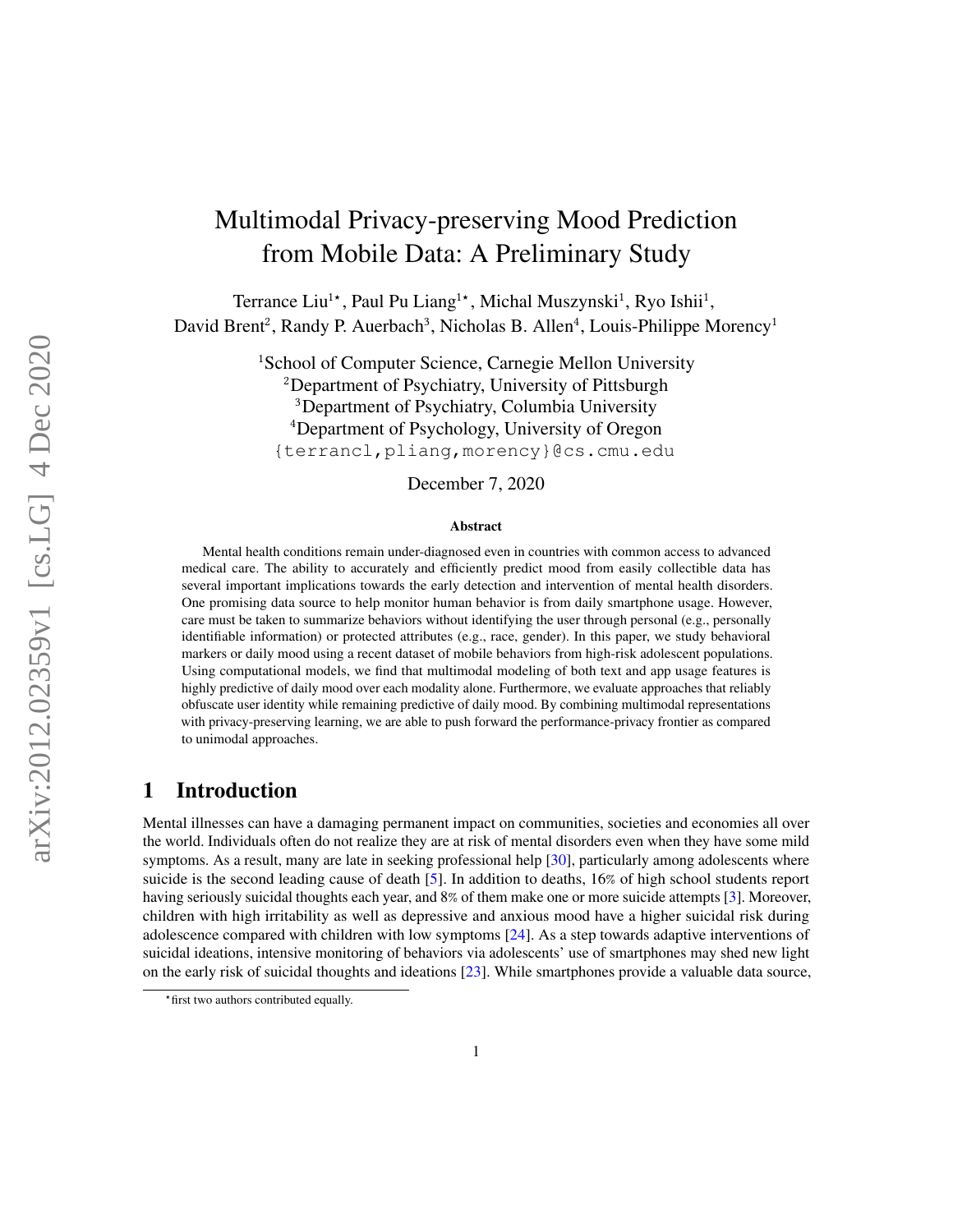one must take care to summarize behaviors without revealing user identities through personal (e.g., personally identifiable information) or protected attributes (e.g., race, gender) to potentially adversarial third-parties [\[26\]](#page-9-3). This form of anonymity is critical for implementing technologies in real-world scenarios.

Recent work in affective computing has begun to explore the potential in predicting mood and emotion from mobile data. In particular, they have found that typing patterns [\[2,](#page-7-1) [12,](#page-8-1) [15,](#page-8-2) [34\]](#page-10-0), self-reporting apps [\[28\]](#page-9-4), and wearable sensors [\[11,](#page-8-3) [13,](#page-8-4) [25\]](#page-9-5) are particularly predictive for affect. In addition, multimodal modeling of multiple sensors (e.g. wearable sensors and smartphone apps) was shown to further improve performance [\[16,](#page-8-5) [29\]](#page-9-6). While current work primarily relies on self-report apps for *long-term* assessments of suicide risk [\[14\]](#page-8-6), our work investigates fine-grained text typed and apps used throughout the entire day as a signal to detect *imminent* suicidal risk [\[9,](#page-8-7) [18\]](#page-8-8), which is of critical clinical importance [\[14\]](#page-8-6).

Recent studies have also shown that private traits are predictable from digital records of human behavior [\[17\]](#page-8-9), which is dangerous especially when sensitive user data is concerned. As a result, in parallel to improving predictive performance, a recent focus has been on improving the privacy of real-world machine learning models through techniques such as differential privacy  $[6–8]$  $[6–8]$  and federated learning  $[22, 10, 20]$  $[22, 10, 20]$  $[22, 10, 20]$  $[22, 10, 20]$  $[22, 10, 20]$ , especially for healthcare data (e.g. EHRs [\[33\]](#page-10-1) and wearable devices [\[4\]](#page-7-2)).

In this paper, as a step towards using *multimodal privacy-preserving* mood prediction as fine-grained signals to detect *imminent* suicidal risk, we analyze a recent dataset of mobile behaviors collected from adolescent populations at high suicidal risk. With consent from participating groups, the dataset collects fine-grained features spanning online communication, keystroke patterns, and application usage. Participants are administered clinical interviews probing daily mood scores. Using this unique dataset, we first find that machine learning algorithms on extracted word-level and app history features provide a promising learning signal in predicting daily self-reported mood scores. Furthermore, we find that joint multimodal modeling of both text and app usage features allows models to *contextualize* text typed in their corresponding apps which leads to better predictive performance over each modality alone. As a step towards privacy-preserving learning, we also evaluate approaches that obfuscate user identity while remaining predictive of daily mood. Finally, by combining multimodal contextualization with privacy-preserving learning, we are able to further push forward the performance-privacy frontier as compared to unimodal approaches.

#### 2 Multimodal Mobile Dataset

Intensive monitoring of behaviors via adolescents' frequent use of smartphones may shed new light on the early risk of suicidal thoughts and ideations [\[23\]](#page-9-2). Smartphones provide a valuable and natural data source with rich behavioral markers spanning online communication, keystroke patterns, and application usage. Learning these behavioral markers requires large datasets with diversity in participants, variety in features collected, and accuracy in annotations. As a step towards this goal, we have recently collected a dataset of mobile behaviors from high-risk adolescent populations with consent from participating groups.

We begin with a brief review of the data collection process. This data monitors adolescents spanning (a) recent suicide attempters (past 6 months) with current suicidal ideation, (b) suicide ideators with no past suicide attempts, and (c) psychiatric controls with no history of suicide ideation or attempts. Passive sensing data is collected from each participant's smartphone across a duration of 6 months. Participants are administered clinical interviews probing for suicidal thoughts and behaviors (STBs) and self-report instruments regarding symptoms, and acute events (e.g., suicide attempts, psychiatric hospitalizations) are tracked weekly via a questionnaire. All users have given consent for their mobile device data to be collected and shared with us for research purposes.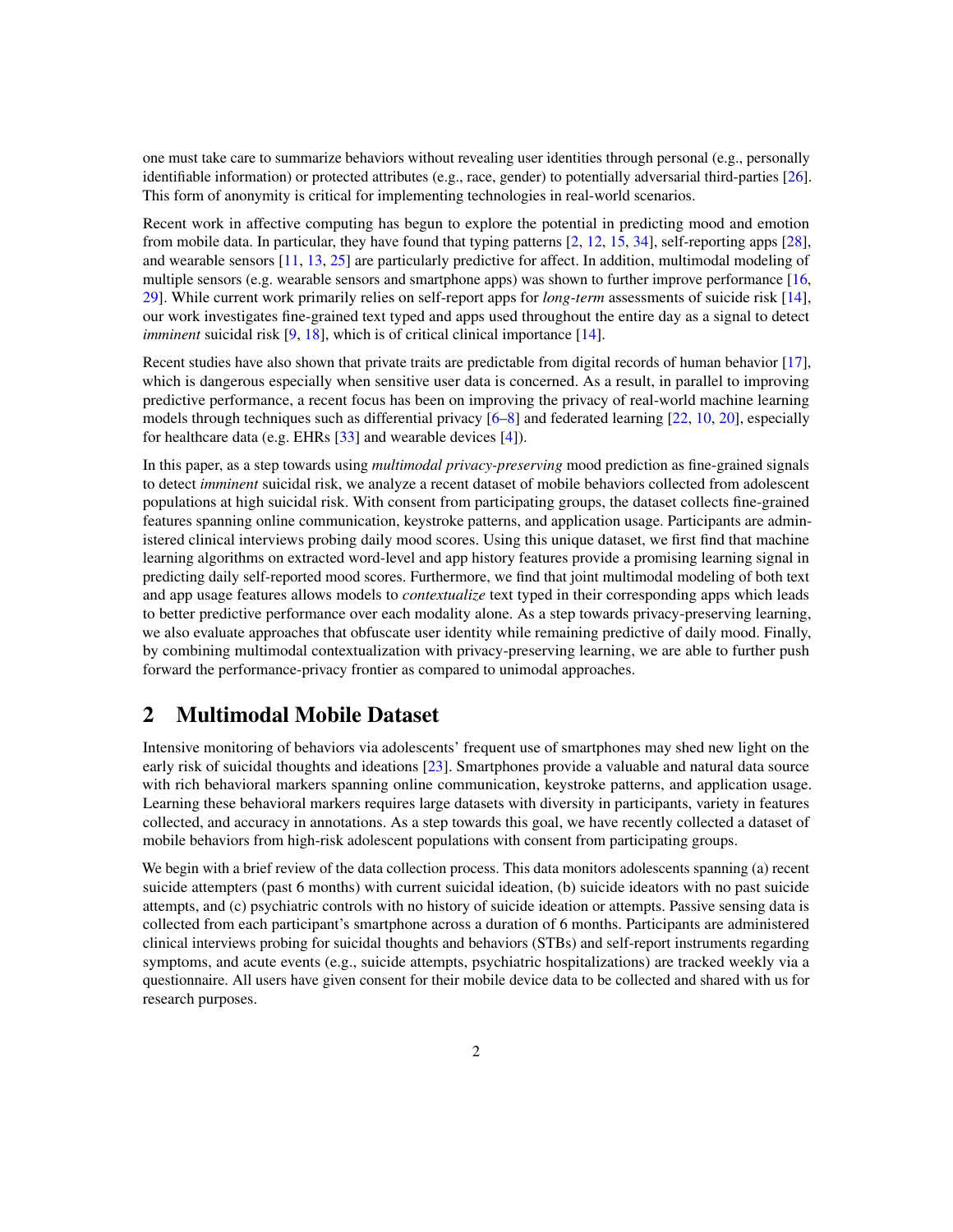Labels: Each day, users are asked to respond to the following question - "In general, how have you been feeling over the last day?" - with an integer score between 0 and 100, where 0 means very negative and 100 means very positive. To construct our prediction task, we discretized these scores into the following three bins - *negative* (0-33), *neutral* (34-66), *positive* (67-100), which follows a class distribution of 12.43%, 43.63%, and 43.94% respectively. For our 3-way classification task, participants with fewer than 50 daily self-reports were removed since such participants do not provide enough data to train an effective model. In total, our dataset consists of 1641 samples, consisting of data coming from 17 unique participants.

Features: For our study, we focused on keyboard data, which includes the time of data capture, the application used, and the text entered by the user. For each daily score response, we use keystroke information collected between 5AM on the previous day to 5AM on the current day. We then extracted the following features:

*Text:* After removing stop words, we collected the top 1000 words (out of approximately 3.2 million) used across all users in our dataset and created a *bag-of-words* feature that contains the daily number of occurrences of each word.

*App usage:* We count the number of keystrokes entered per each application, creating a *bag-of-apps* feature for each day. We discard applications that are used by less than 10% of the participants so that our features are generalizable to more than just a single user in the dataset, leaving 137 totals apps (out of the original 640).

We observed that our models performed well when binarizing our feature vectors into boolean vectors, which signify whether a word or app was used on a given day (i.e. mapping values greater than 0 to 1). Our final feature vectors consist of a concatenation of a normalized and a binarized feature vector, resulting in 2000 and 274-dimensional vectors for Text and App features respectively.

### 3 Methods

In this paper we focus on studying approaches for learning privacy-preserving representations from mobile data for mood prediction. Our processed data comes in the form of triples  $\{(x_{t,i}, x_{a,i}, y_i)\}_{i=1}^n$  with  $x_t \in \mathbb{N}^{|V_t|}$ denoting the bag of text features with vocabulary size  $|V_t| = 2000$  and  $x_a \in \mathbb{N}^{|V_a|}$  denoting the bag of apps features with vocabulary size  $|V_a| = 274$ . y denotes the label which takes on 3 categories. In parallel, we also have data representing the corresponding (one-hot) user identity  $x_{id}$  which will be useful when learning privacy-preserving representations that do not encode information about  $x_{id}$  (and evaluating privacy performance).

Unimodal approaches: We begin with a description of 2 unimodal approaches we considered.

1. Support Vector Machines (SVMS) project training examples to a chosen kernel space and finds the optimal hyperplane that maximally separates each class of instances. We directly apply a SVM classifier on input data  $x_{\text{uni}} \in \{x_t, x_a\}$  and train with standard supervised learning to predict daily mood labels y.

2. Multilayer Perceptrons (MLPS) have seen widespread success in supervised prediction tasks due to their ability in modeling complex nonlinear relationships. Because of the small size of our dataset, we choose a simple multilayer perceptron with two hidden layers. Similarly, we apply an MLP classifier on input data  $x_{\text{uni}} \in \{x_t, x_a\}$  to predict daily mood labels y.

Multimodal models: We extend both SVM and MLP classifiers using early fusion [\[1\]](#page-7-3) of text and app usage to model multimodal interactions. Specifically, we align the input through concatenating the bag-of-words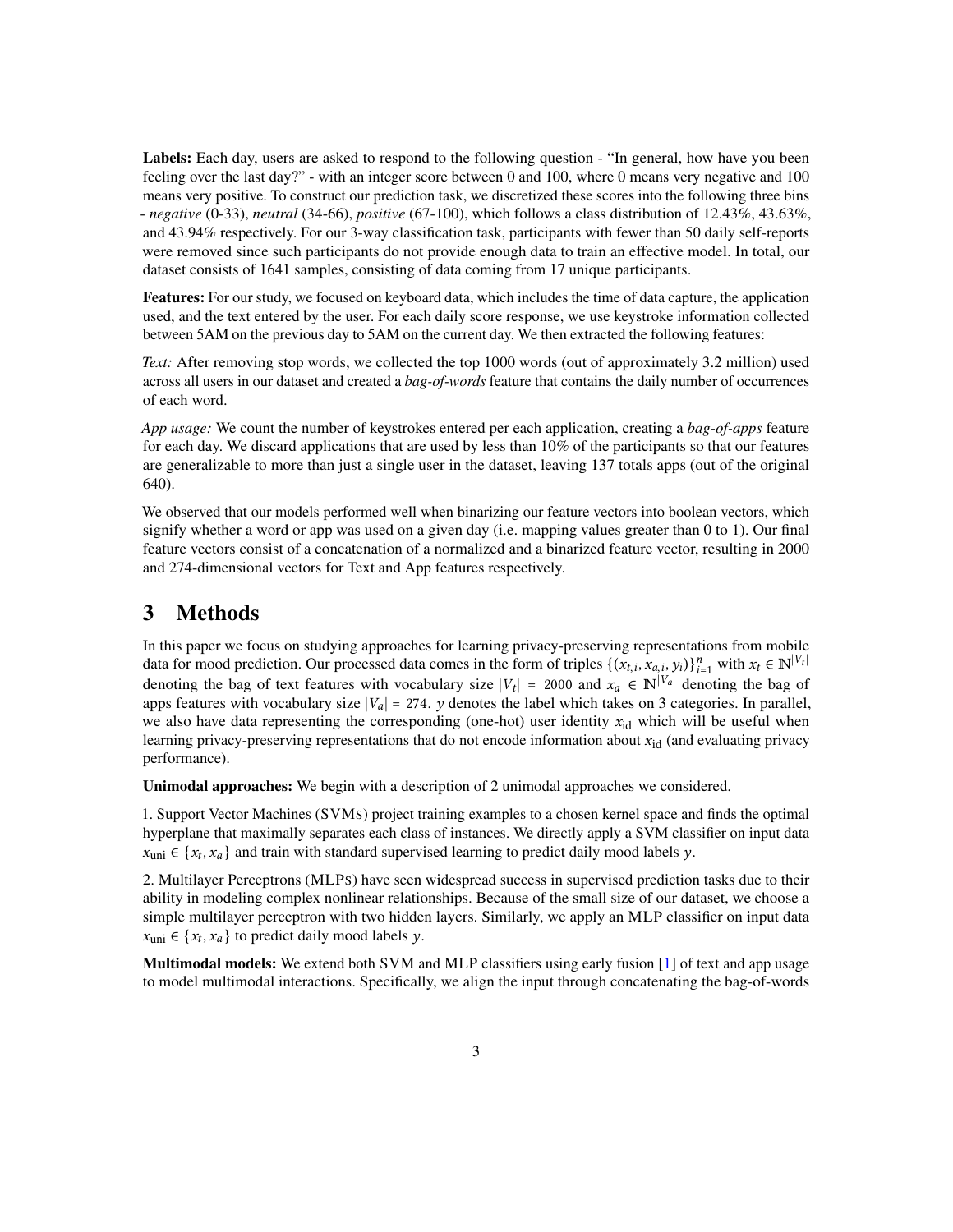

Figure 1: Diagram of the NI-MLP architecture. Boxes with numbers denote which parameters are being optimized in the corresponding step. For example in the addition phase (3), NI-MLP optimizes parameters  $\delta$  in  $g(.)$ ;  $\delta$ ). 2a depicts  $z_{id}$ , which is a sparse vector of size  $dim(z_{feat})$  whose nonzero values (colored purple) signify identity-confounding dimensions in  $z_{\text{feat}}$ .

and bag-of-apps features for each day before, resulting in an input vector  $x_{\text{multi}} = x_t \oplus x_a$ , before using a SVM/MLP classifier for prediction.

A step toward preserving privacy: While classifiers trained with supervised learning can learn useful representations for mood prediction, they carry the risk of *memorizing* the identity of the user along with their sensitive mobile usage and baseline mood scores, and possibly *revealing* these identities to adversarial thirdparties. Therefore, we aim to achieve a balance between predictive performance of mood while protecting the privacy of personal identities.

We adapt the Selective-Additive Learning framework [\[31\]](#page-9-9) with the goal of learning *disentangled* representations separated into *identity-dependent* and *identity-dependent* factors using 2 phases:

*Selection phase:* We are first presented with a set of (multimodal) features that are contain both identitydependent and independent dimensions  $z_{\text{feat}} = f_{\text{feat}}(x; \theta_{\text{feat}}^*)$  by pretraining a MLP classifier using supervised learning.  $f_{\text{feat}}$  denotes the classifier with pretrained parameters  $\theta_{\text{feat}}^*$  and x denotes the input feature vector. Our goal is to now disentangle the identity-dependent and independent dimensions within  $z_{\text{feat}}$ , which can be done by training a separate classifier to predict  $z_{\text{feat}}$  *as much as possible* given only the user identity:

<span id="page-3-0"></span>
$$
\theta_{\rm id}^* = \underset{\theta_{\rm id}}{\arg \min} \left( z_{\rm feat} - f_{\rm id}(x_{\rm id}; \theta_{\rm id}) \right)^2 + \lambda ||\theta_{\rm feat}||_1,\tag{1}
$$

where  $x_{id}$  denotes a one hot encoding of user identity,  $f_{id}$  denotes the identity encoder with parameters  $\theta_{id}$ , and  $\lambda$  denotes a hyperparameter that controls the weight of the L1 regularizer.  $f_{id}$  projects the user identity encodings to the feature space learned by  $f_{\text{feat}}$ . By minimizing the objective in equation [1](#page-3-0) for each  $(x, x_{id})$ pair,  $f_{\text{id}}$  learns to encodes user identity into a sparse vector  $z_{\text{id}} = f_{\text{id}}(x_{\text{id}}; \theta_{\text{id}}^*)$ , whose nonzero values represent identity-dependent dimensions in  $z_{\text{feat}}$ .

*Additive phase:* Given these 2 factors  $z_{\text{feat}}$  and  $z_{\text{id}}$  and to ensure that our prediction model does not capture identity-related information  $z_{id}$ , we add multiplicative Gaussian noise to the identity-related dimensions  $z_{id}$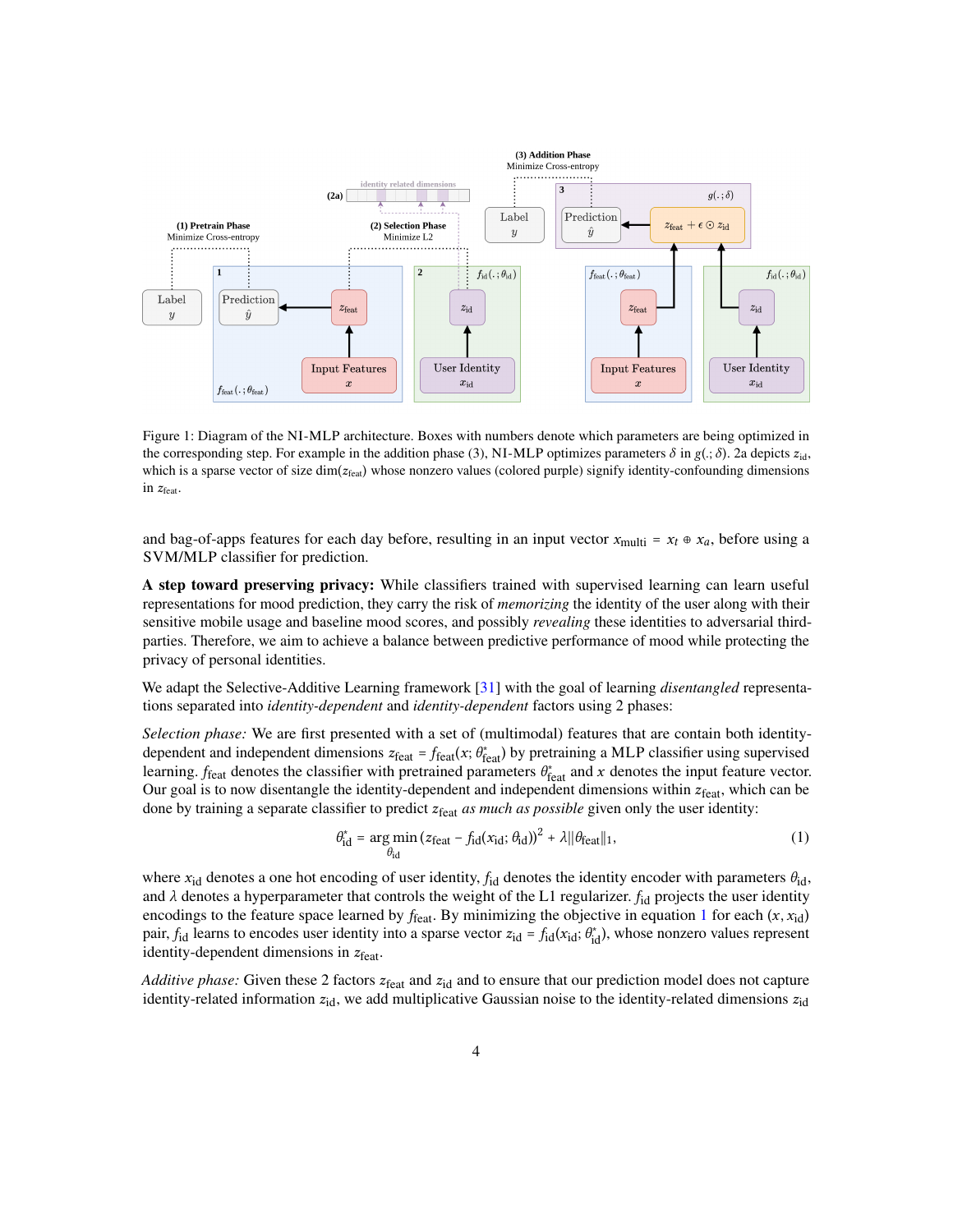while repeatedly optimizing for mood prediction with a final MLP classification layer  $g(z_{\text{feat}}, z_{\text{id}}; \delta)$ . This resulting model only retains identity-independent features for mood prediction:

$$
\hat{y} = g (z_{\text{feat}} + \epsilon \circ z_{\text{id}}) \tag{2}
$$

where  $\epsilon \sim \mathcal{N}(0, \sigma^2)$  is repeatedly sampled across batches and training epochs. We call this approach NOISY IDENTITY MLP, or NI-MLP for short.

Controlling the tradeoff between performance and privacy: We found that directly applying noise to the identity-dependent dimensions led to improved privacy at the expense of prediction performance. As a result, to control the tradeoff between performance and privacy, we vary the parameter  $\sigma$ , which controls amount of noise added to the identity-dependent dimensions across batches and training epochs.  $\sigma = 0$  recovers a standard MLP classifier with good performance but reveals user identities, while large  $\sigma$  effectively protects user identities but at the possible expense of mood prediction performance.

In practice, the optimal tradeoff between privacy and performance varies depending on the problem. For our purposes, we report in Table [1](#page-5-0) and [2](#page-6-0) results of models which achieve the highest performance-privacy ratio R on the validation set, where  $R = \frac{SMLP-SNIMP}{N+N+MLP}$  $\frac{MLP-SNLMLP}{MLP-t_{N1-MLP}}$  is defined as the improvement in privacy per unit of performance lost. Here, s is defined as the accuracy in the user prediction task and  $t$  is defined as the F1 score on the mood prediction task.

#### 4 Experiments

We perform experiments to test the utility of text and app features in predicting daily mood while keeping user identity private.

Data splits: Given that our data is longitudinal, we split our data into 10 partitions order chronologically by user. We do so in order to maintain independence between the train, validation, and test splits in the case where there is some form of time-level dependencies within our labels. For evaluating SVM and MLP, we run a nested k-fold cross validation (i.e. we perform 9-fold validation within 10-fold testing). For each test fold, we identify the optimal parameter set as the one that achieves highest mean validation score over the validation folds. We choose average F1 score as our validation metric because our classes are imbalanced. To evaluate NI-MLP, we use the best performing MLP model for each test fold as our base neural classifier.

Results: For our experiments we report the test accuracy and macro F1 score. Given the relatively low number of cross validation folds, use the Wilcoxon signed-rank test [\[32\]](#page-9-10) at the 5% significance level for all significance testing. We make the following observations regarding our research questions.

Observation 1: Text and app usage features are predictive of mood. To evaluate how predictive bag-ofwords and app usage features are, we run experiments using SVM, MLP, and NI-MLP. Because we have unbalanced classes, we choose a majority classifier (i.e. predict the most common class in the training set) for our baseline. Results are reported in Table [1.](#page-5-0) We observe that using our features, the models outperform the baseline with respect to accuracy and F1 score. Using the Wilcoxon test at the 5% significance level, we find that these improvements over the baseline in both F1 score and accuracy are statistically significant (p-value  $<< 0.05$ ).

Observation 2: Fusing both text and app usage modalities improves performance. In Table [1,](#page-5-0) we also compare the performance of our models on combined (Text + Apps) features to the performance on each individual feature set. We observe that for both metrics, combining the two features gives better performance over using either modality individually.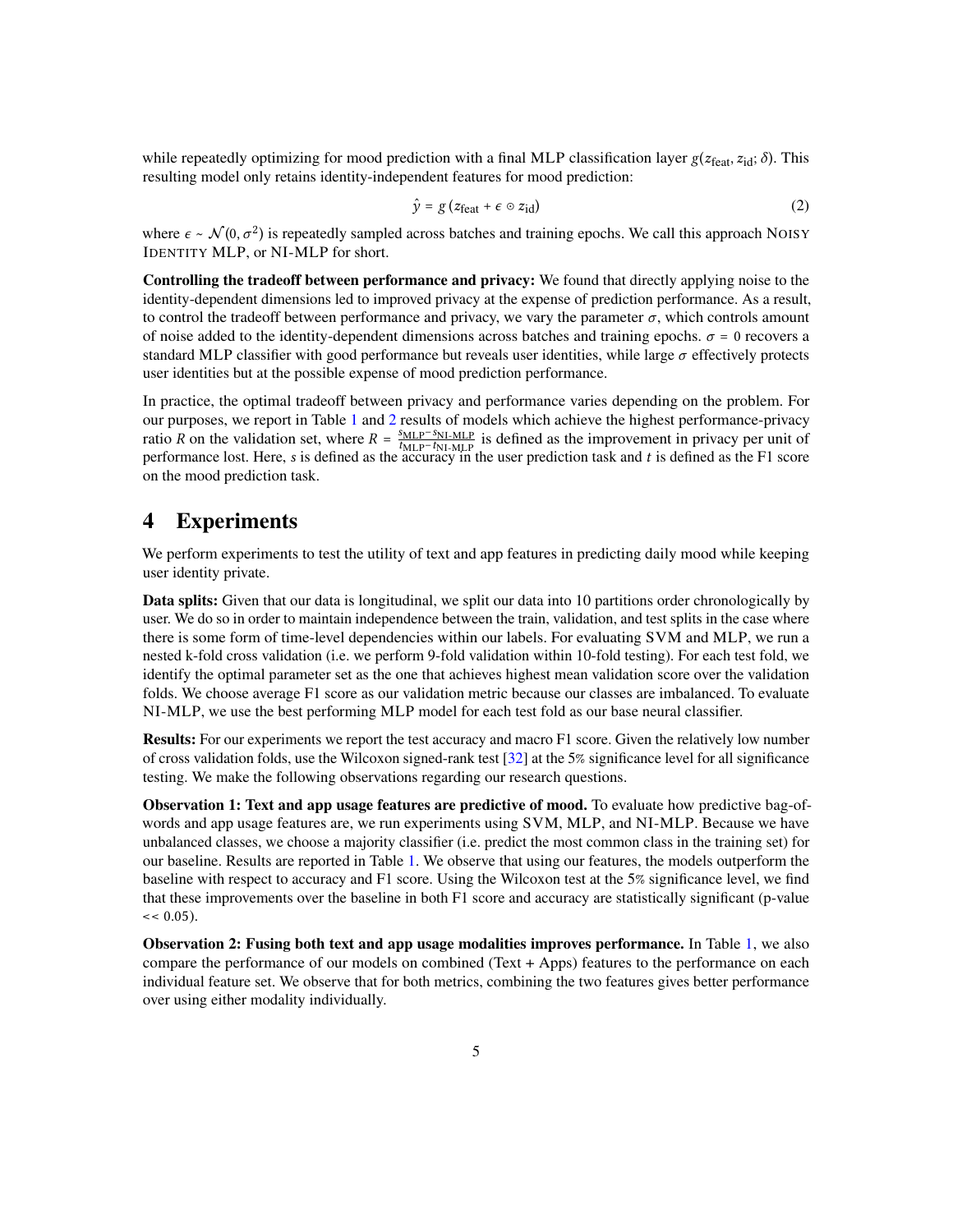<span id="page-5-0"></span>Table 1: Comparison of mood prediction performance across different modalities. Best results in **bold**. For both accuracy and F1 score, models trained on both text and apps features outperform models trained using individual modalities.  $\star$  and ⋄ denote that the difference between multimodal and unimodal (Text and Apps respectively) is statistically significant  $(p-value \ll 0.05)$ .

|               | F1 score        |               |           |        | Accuracy        |                 |           |        |
|---------------|-----------------|---------------|-----------|--------|-----------------|-----------------|-----------|--------|
| Modalities    | <b>BASELINE</b> | <b>SVM</b>    | MLP       | NI-MLP | <b>BASELINE</b> | <b>SVM</b>      | MLP       | NI-MLP |
| $Text + Apps$ | 19.07           | $62.08^\circ$ | $58.38**$ | 52.90  | 40.18           | $66.59^{\circ}$ | $62.93**$ | 56.76  |
| Text          | 19.07           | 61.15         | 56.27     | 52.63  | 40.18           | 65.83           | 60.61     | 56.08  |
| Apps          | 19.07           | 58.65         | 52.29     | 51.32  | 40.18           | 62.65           | 55.26     | 55.68  |

<span id="page-5-1"></span>

(a)  $MLP$  (b)  $NI-MLP$ 

Figure 2: Visualization of representations learned by (a) MLP and (b) NI-MLP, which have been reduced to two dimensions via t-SNE and colored by participant identity. Representations learned by NI-MLP are no longer separable by user which better preserve privacy.

Observation 3: Learning privacy-preserving features While text and app history features are predictive of mood, we observe that such features are heavily correlated with user identity through both visual and empirical evaluations:

*Visual comparison.* We use t-SNE to reduce the learned features to 2 dimensions and after color-coding the points by participant identity, we see distinct clusters in Figure [2\(](#page-5-1)a). After training NI-MLP, we again visualize the representations learned in Figure [2\(](#page-5-1)b) and we find that they are no longer visually separable by user, indicating that NI-MLP indeed learns user-independent feature representations.

*Quantitative evaluation.* To empirically evaluate how well our models preserve privacy, we extracted each trained model's penultimate layers and trained a logistic regression model to predict user identity from extracted feature representations. The more a model preserves privacy, the harder it should be to predict user identity. We observed that we can predict user identity based on the raw features with near perfect accuracy (95% using Text + Apps) which indicate that the labels are highly correlated with user identities. Next, we evaluated how each trained model's feature representations encode information about user identities. While a logistic regression model can achieve up to 80% accuracy in predicting users from embeddings learned by the MLP, it achieves significantly lower accuracy when trained on NI-MLP embeddings - only 37%.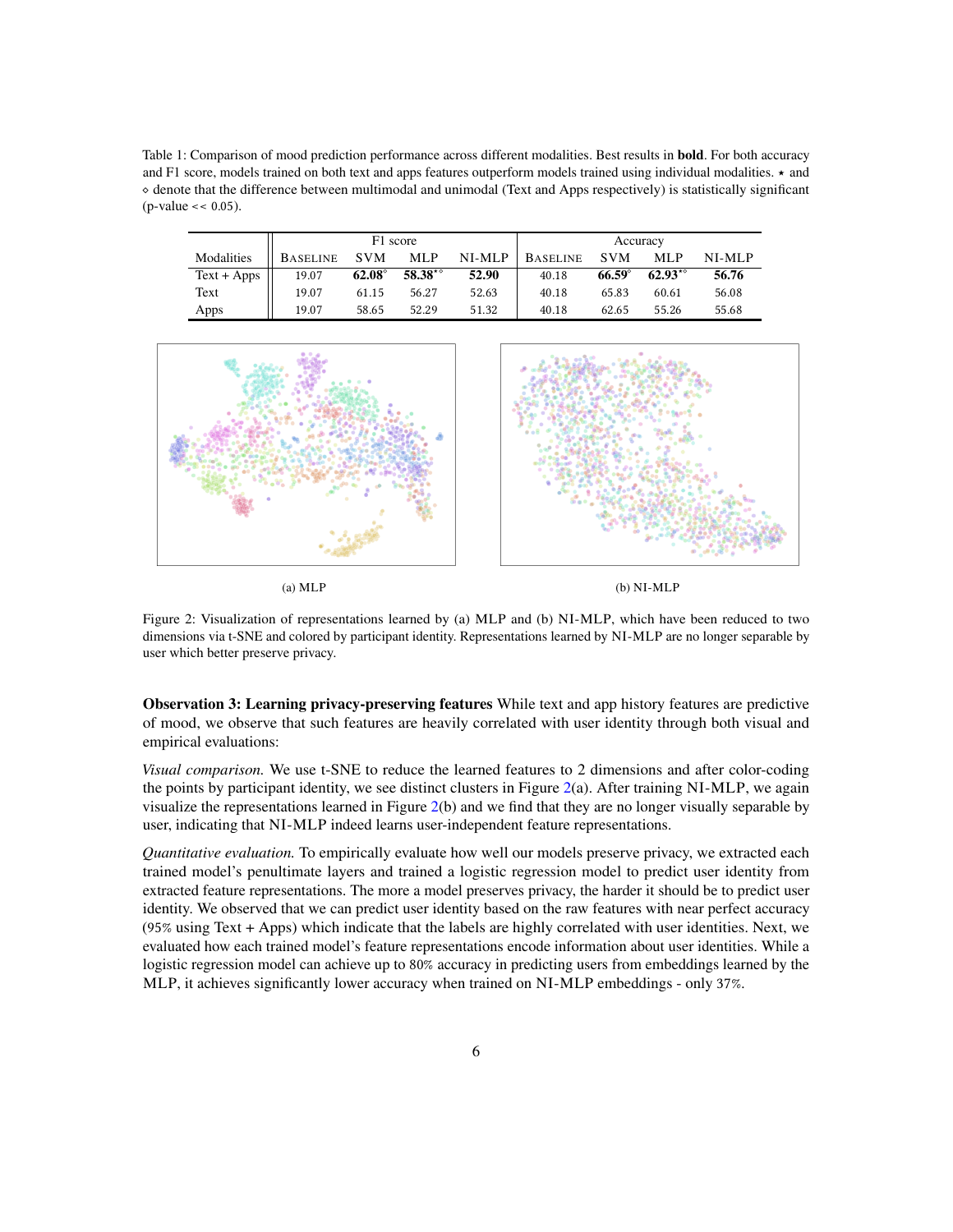<span id="page-6-0"></span>Table 2: Left: We evaluate privacy in predicting user identity from representations learned by MLP and NI-MLP (lower accuracy is better), and find that NI-MLP effectively obfuscates user identity. Right: Tradeoff between performance (mood prediction F1 score, higher is better) and privacy (identity prediction accuracy, lower is better) NI-MLP provides a tunable parameter  $\sigma$  which allows us to plot a range of (performance, privacy) points. Furthermore, using a multimodal model on text and app features pushes the Pareto front to obtain better performance and privacy at the same time.

|              | $Text + Apps$ | Text  | Apps  |
|--------------|---------------|-------|-------|
| Raw features | 95.70         | 92.65 | 91.82 |
| ML P         | 79.04         | 76.41 | 85.94 |
| NI-MLP       | 36.65         | 38.38 | 36.72 |



Note that we do not include results for SVM, which finds a linear separator in a specified kernel space rather than learning a representation for each sample. Moreover, explicitly projecting our features is computationally infeasible due the dimensionality of our chosen kernel spaces.

*Understanding the tradeoff between performance and privacy.* NI-MLP provides a tunable parameter  $\sigma$  to control the privacy of user identities while remaining predictive of daily mood. In Table [2](#page-6-0) (right) we plot the tradeoff between performance (mood prediction F1 score, higher is better) and privacy (identity prediction accuracy, lower is better). We find that using a multimodal model on both text and app features pushes the Pareto front to obtain better performance and privacy at the same time. Interestingly, we find that the tradeoff curve on a model trained only using app features does not exhibit a Pareto tradeoff curve as expected. We attribute this to randomness in predicting both mood and identities. Furthermore, Wang et al. [\[31\]](#page-9-9) found that adding noise to identity dimensions can sometimes improve generalization by reducing reliance on identity-confounding dimensions, which could also explain occasional increased performance at larger  $\sigma$ values.

Additional observations: Since this is a new dataset, we explored several more machine learning methods throughout the research process. In this section we describe some of the approaches that yielded initial negative results despite them working for standard datasets in machine learning and natural language processing:

- 1. Pretrained word and sentence representations: We initially tried finetuning language model (BERT) and using word embedding (GLoVe) methods to extract text features, classical approaches which work extremely well for NLP problems. Surprisingly, we were not able to outperform classifiers based on bag-of-words features. We hypothesize that it is difficult to use these methods to capture such long sequences of data spread out over a single day. One avenue we wish to explore is to treat this feature extract as a ranking problem. This proposal is based on the assumption that in the course of a day, only a few key events/periods of time are predictive of mood, forcing us to design a method that identifies them.
- 2. Keystroke features: We also experimented with keystroke/typing pattern features by extracting several summary statistics as features (e.g. average number of words typed per minute), but these did not improve the model when combined with text and app features. Both the encoder for keystroke data as well as the better multimodal fusion with text and app features could help in this regard. For example,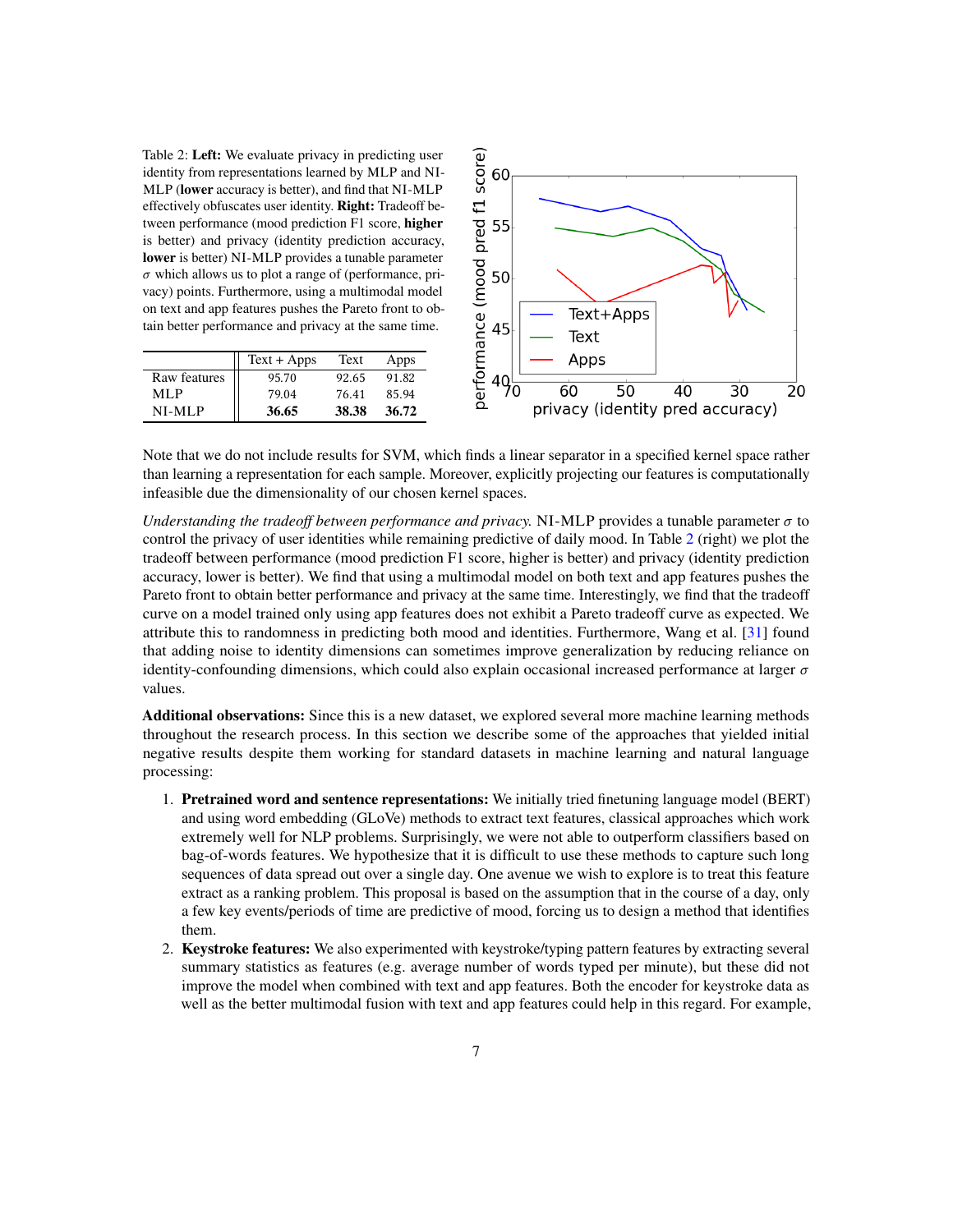fine-grained fusion that maps each keystroke to the application in which the text was entered in [\[21\]](#page-9-11).

- 3. User specific models: We also explored the setting of training a separate model per user but we found that there was too little data per user to train a good model. As part of future work, we believe that if NI-MLP can learn a user independent neural classifier, this approach can be used pretrained representations for either finetuning or few shot learning on each specific user. Previous work in federated learning [\[20,](#page-9-8) [27\]](#page-9-12) also offer ways of learning a user-specific model that leverages other users' data during training, which could help to alleviate the lack of data per user.
- 4. User-independent data splits: We have shown that text and app features are highly dependent on participant identities. Consequently, models trained on these features would perform poorly when evaluated on a user not found in the training set. We would like to evaluate if better learning of user independent features can improve generalization to new users (e.g. split the data such that the first 10 users are used for training, next 3 for validation, and final 4 for testing).

#### 5 Conclusion

In this paper, we used multimodal machine learning to learn markers of daily mood from mobile data. Our method is also able to obfuscate user identity as a step towards more privacy-preserving learning, a direction crucial towards real-world learning from sensitive mobile data. Several important future directions involve: 1) investigating the relationship between user-dependent and independent features to characterize the tradeoffs between performance and privacy, 2) improving multimodal representations through more fine-grained temporal fusion [\[21\]](#page-9-11), 3) incorporating more unique features provided in the dataset including keystrokes and geolocation data, and 4) federated training from decentralized data [\[22\]](#page-9-7) to further improve privacy [\[10\]](#page-8-12) and fairness [\[19\]](#page-9-13) of sensitive mobile data.

#### Acknowledgements

This material was based upon work partially supported by the National Science Foundation (Award #1722822) and National Institutes of Health (Award #U01MH116923). MM was supported by the Swiss National Science Foundation (#P2GEP2\_184518). Any opinions, findings, and conclusions or recommendations expressed in this material are those of the author(s) and do not necessarily reflect the views of National Science Foundation or National Institutes of Health, and no official endorsement should be inferred.

#### **References**

- <span id="page-7-3"></span>[1] Tadas Baltrušaitis, Chaitanya Ahuja, and Louis-Philippe Morency. Multimodal machine learning: A survey and taxonomy. *IEEE transactions on pattern analysis and machine intelligence*, 41(2):423–443, 2018.
- <span id="page-7-1"></span>[2] Bokai Cao, Lei Zheng, Chenwei Zhang, Philip S Yu, Andrea Piscitello, John Zulueta, Olu Ajilore, Kelly Ryan, and Alex D Leow. Deepmood: modeling mobile phone typing dynamics for mood detection. In *Proceedings of the 23rd ACM SIGKDD International Conference on Knowledge Discovery and Data Mining*, pages 747–755, 2017.
- <span id="page-7-0"></span>[3] CDC. *Suicide Facts at a Glance 2015*, 2015 (accessed September 6, 2020).
- <span id="page-7-2"></span>[4] Yiqiang Chen, Xin Qin, Jindong Wang, Chaohui Yu, and Wen Gao. Fedhealth: A federated transfer learning framework for wearable healthcare. *IEEE Intelligent Systems*, 2020.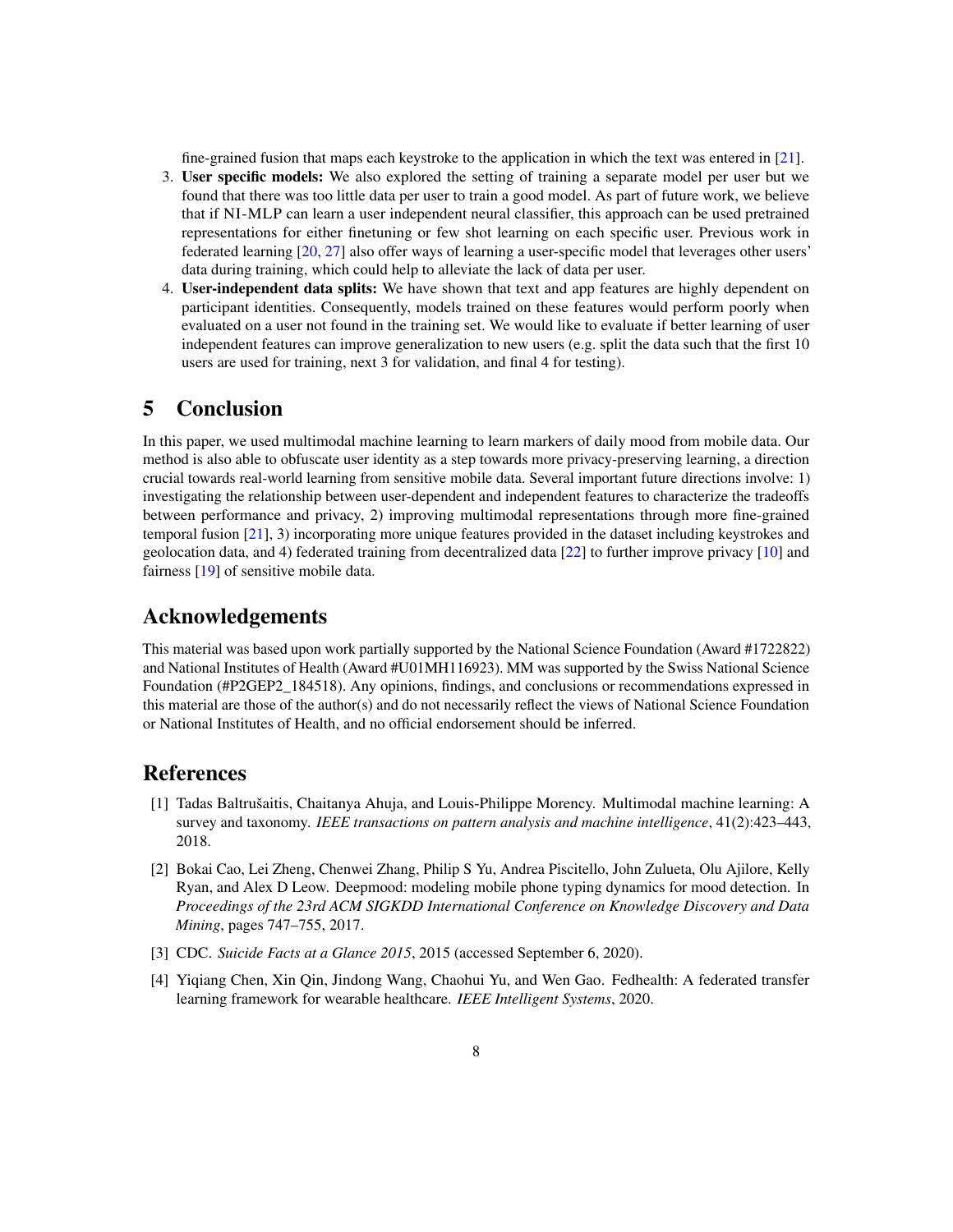- <span id="page-8-0"></span>[5] Sally C Curtin and Melanie P Heron. Death rates due to suicide and homicide among persons aged 10–24: United states, 2000–2017. 2019.
- <span id="page-8-10"></span>[6] Fida Kamal Dankar and Khaled El Emam. The application of differential privacy to health data. In *Proceedings of the 2012 Joint EDBT/ICDT Workshops*, pages 158–166, 2012.
- [7] Fida Kamal Dankar and Khaled El Emam. Practicing differential privacy in health care: A review. *Trans. Data Priv.*, 6(1):35–67, 2013.
- <span id="page-8-11"></span>[8] Fida Kamal Dankar, Khaled El Emam, Angelica Neisa, and Tyson Roffey. Estimating the re-identification risk of clinical data sets. *BMC medical informatics and decision making*, 12(1):66, 2012.
- <span id="page-8-7"></span>[9] Joseph C Franklin, Jessica D Ribeiro, Kathryn R Fox, Kate H Bentley, Evan M Kleiman, Xieyining Huang, Katherine M Musacchio, Adam C Jaroszewski, Bernard P Chang, and Matthew K Nock. Risk factors for suicidal thoughts and behaviors: a meta-analysis of 50 years of research. *Psychological bulletin*, 143(2):187, 2017.
- <span id="page-8-12"></span>[10] Robin C Geyer, Tassilo Klein, and Moin Nabi. Differentially private federated learning: A client level perspective. *arXiv preprint arXiv:1712.07557*, 2017.
- <span id="page-8-3"></span>[11] Asma Ghandeharioun, Szymon Fedor, Lisa Sangermano, Dawn Ionescu, Jonathan Alpert, Chelsea Dale, David Sontag, and Rosalind Picard. Objective assessment of depressive symptoms with machine learning and wearable sensors data. In *2017 Seventh International Conference on Affective Computing and Intelligent Interaction (ACII)*, pages 325–332. IEEE, 2017.
- <span id="page-8-1"></span>[12] Surjya Ghosh, Niloy Ganguly, Bivas Mitra, and Pradipta De. Evaluating effectiveness of smartphone typing as an indicator of user emotion. In *2017 Seventh International Conference on Affective Computing and Intelligent Interaction (ACII)*, pages 146–151. IEEE, 2017.
- <span id="page-8-4"></span>[13] Surjya Ghosh, Niloy Ganguly, Bivas Mitra, and Pradipta De. Tapsense: Combining self-report patterns and typing characteristics for smartphone based emotion detection. In *Proceedings of the 19th International Conference on Human-Computer Interaction with Mobile Devices and Services*, pages 1–12, 2017.
- <span id="page-8-6"></span>[14] Catherine R Glenn and Matthew K Nock. Improving the short-term prediction of suicidal behavior. *American journal of preventive medicine*, 47(3):S176–S180, 2014.
- <span id="page-8-2"></span>[15] He Huang, Bokai Cao, S Yu Phillip, Chang-Dong Wang, and Alex D Leow. Dpmood: Exploiting local and periodic typing dynamics for personalized mood prediction. In *2018 IEEE International Conference on Data Mining (ICDM)*, pages 157–166. IEEE, 2018.
- <span id="page-8-5"></span>[16] Natasha Jaques, Sara Taylor, Akane Sano, and Rosalind Picard. Multimodal autoencoder: A deep learning approach to filling in missing sensor data and enabling better mood prediction. In *2017 Seventh International Conference on Affective Computing and Intelligent Interaction (ACII)*, pages 202–208. IEEE, 2017.
- <span id="page-8-9"></span>[17] Michal Kosinski, David Stillwell, and Thore Graepel. Private traits and attributes are predictable from digital records of human behavior. *Proceedings of the national academy of sciences*, 110(15):5802–5805, 2013.
- <span id="page-8-8"></span>[18] Matthew Michael Large, Daniel Thomas Chung, Michael Davidson, Mark Weiser, and Christopher James Ryan. In-patient suicide: selection of people at risk, failure of protection and the possibility of causation. *BJPsych Open*, 3(3):102–105, 2017.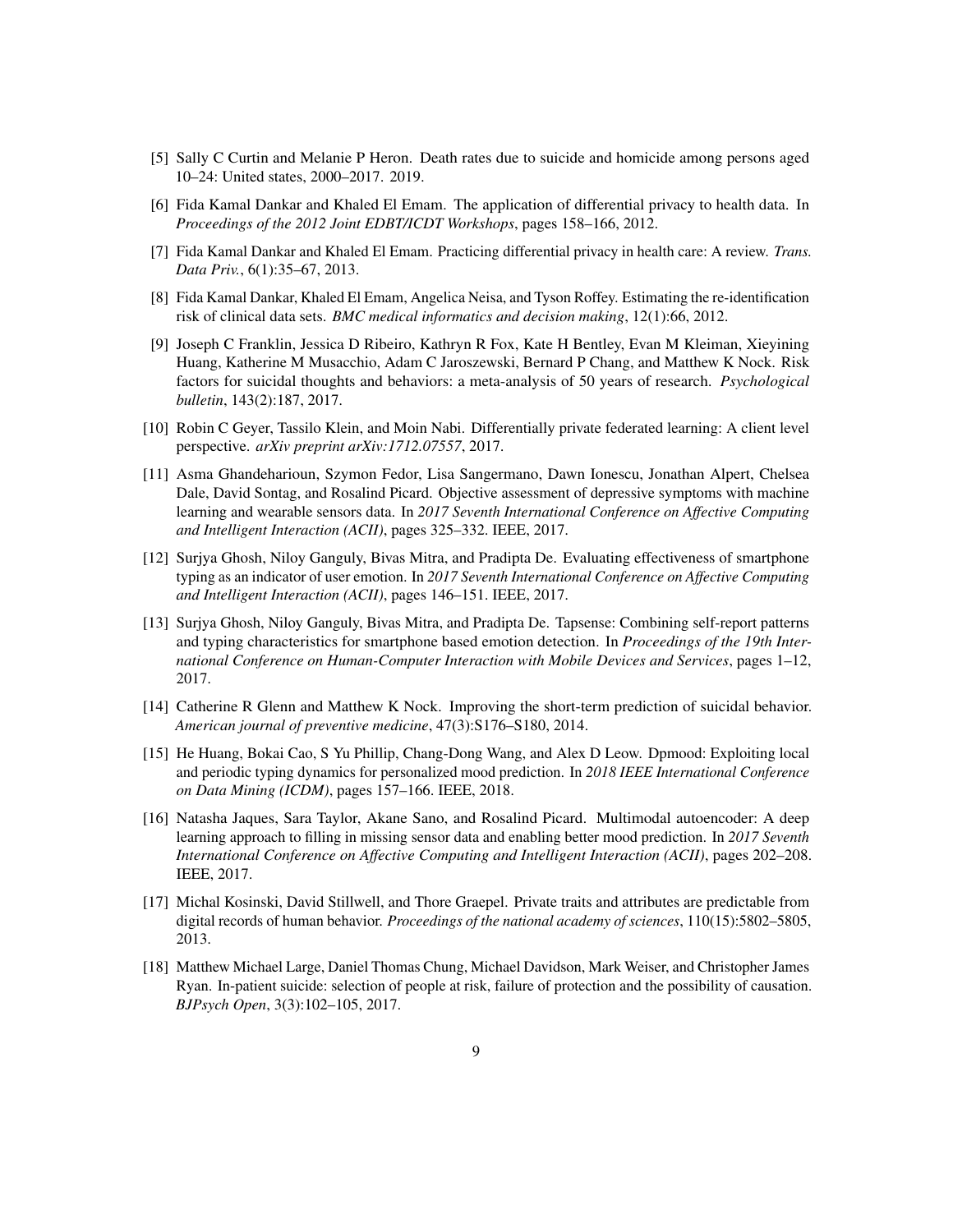- <span id="page-9-13"></span>[19] Paul Pu Liang, Irene Li, Emily Zheng, Yao Chong Lim, Ruslan Salakhutdinov, and Louis-Philippe Morency. Towards debiasing sentence representations. In *ACL*, 2020.
- <span id="page-9-8"></span>[20] Paul Pu Liang, Terrance Liu, Liu Ziyin, Ruslan Salakhutdinov, and Louis-Philippe Morency. Think locally, act globally: Federated learning with local and global representations. *arXiv preprint arXiv:2001.01523*, 2020.
- <span id="page-9-11"></span>[21] Paul Pu Liang, Ziyin Liu, AmirAli Bagher Zadeh, and Louis-Philippe Morency. Multimodal language analysis with recurrent multistage fusion. In *EMNLP*, 2018.
- <span id="page-9-7"></span>[22] H. Brendan McMahan, Eider Moore, Daniel Ramage, Seth Hampson, and Blaise Agüera y Arcas. Communication-efficient learning of deep networks from decentralized data. In *AISTATS*, 2016.
- <span id="page-9-2"></span>[23] Inbal Nahum-Shani, Shawna N Smith, Bonnie J Spring, Linda M Collins, Katie Witkiewitz, Ambuj Tewari, and Susan A Murphy. Just-in-time adaptive interventions (jitais) in mobile health: key components and design principles for ongoing health behavior support. *Annals of Behavioral Medicine*, 52(6):446–462, 2018.
- <span id="page-9-1"></span>[24] Massimiliano Orri, Cedric Galera, Gustavo Turecki, Alberto Forte, Johanne Renaud, Michel Boivin, Richard E Tremblay, Sylvana M Côté, and Marie-Claude Geoffroy. Association of childhood irritability and depressive/anxious mood profiles with adolescent suicidal ideation and attempts. *JAMA psychiatry*, 75(5):465–473, 2018.
- <span id="page-9-5"></span>[25] Akane Sano, Sara Taylor, Andrew W McHill, Andrew JK Phillips, Laura K Barger, Elizabeth Klerman, and Rosalind Picard. Identifying objective physiological markers and modifiable behaviors for selfreported stress and mental health status using wearable sensors and mobile phones: observational study. *Journal of medical Internet research*, 20(6):e210, 2018.
- <span id="page-9-3"></span>[26] Sagar Sharma, Keke Chen, and Amit Sheth. Toward practical privacy-preserving analytics for iot and cloud-based healthcare systems. *IEEE Internet Computing*, 22(2):42–51, 2018.
- <span id="page-9-12"></span>[27] Virginia Smith, Chao-Kai Chiang, Maziar Sanjabi, and Ameet S Talwalkar. Federated multi-task learning. In *Advances in Neural Information Processing Systems*, pages 4424–4434, 2017.
- <span id="page-9-4"></span>[28] Yoshihiko Suhara, Yinzhan Xu, and Alex'Sandy' Pentland. Deepmood: Forecasting depressed mood based on self-reported histories via recurrent neural networks. In *Proceedings of the 26th International Conference on World Wide Web*, pages 715–724, 2017.
- <span id="page-9-6"></span>[29] Sara Ann Taylor, Natasha Jaques, Ehimwenma Nosakhare, Akane Sano, and Rosalind Picard. Personalized multitask learning for predicting tomorrow's mood, stress, and health. *IEEE Transactions on Affective Computing*, 2017.
- <span id="page-9-0"></span>[30] Graham Thornicroft, Nisha Mehta, Sarah Clement, Sara Evans-Lacko, Mary Doherty, Diana Rose, Mirja Koschorke, Rahul Shidhaye, Claire O'Reilly, and Claire Henderson. Evidence for effective interventions to reduce mental-health-related stigma and discrimination. *The Lancet*, 387(10023):1123–1132, 2016.
- <span id="page-9-9"></span>[31] Haohan Wang, Aaksha Meghawat, Louis-Philippe Morency, and Eric P Xing. Select-additive learning: Improving generalization in multimodal sentiment analysis. In *2017 IEEE International Conference on Multimedia and Expo (ICME)*, pages 949–954. IEEE, 2017.
- <span id="page-9-10"></span>[32] Frank Wilcoxon. Individual comparisons by ranking methods. In *Breakthroughs in statistics*, pages 196–202. Springer, 1992.